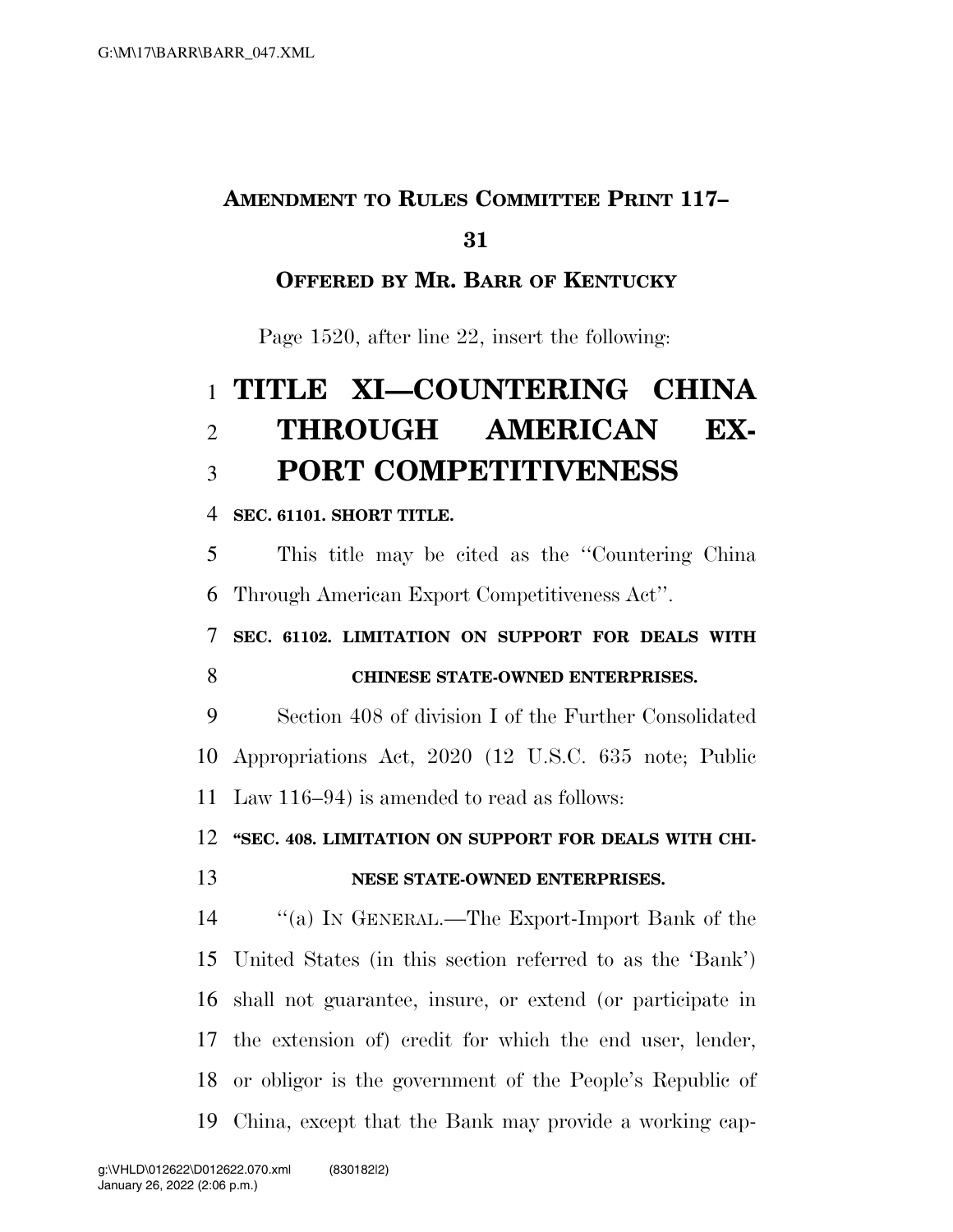$\mathfrak{D}$ 

 ital guarantee or export credit insurance to a United States exporter. In the case of such a transaction that in- volves an amount greater than or equal to \$25,000,000, the Bank may provide a working capital guarantee or ex- port credit insurance to a United States exporter with re- spect to such an export if the Bank obtains from the President of the United States, who may consult with the Secretary of State, the Secretary of the Treasury, the Sec- retary of Commerce, the Secretary of Defense, the United States Trade Representative, and the heads of other inter- ested Executive agencies, a determination that the provi- sion of the guarantee or insurance would not violate the national security interests of the United States.

''(b) NATIONAL INTEREST REPORT.—

15 "(1) IN GENERAL.—Before providing a working capital guarantee or export credit insurance to a United States exporter in a transaction involving an amount equal to or greater than \$25,000,000, pur- suant to subsection (a), the President of the Bank shall—

21 ''(A) report to the Committee on Financial Services of the House of Representatives and the Committee on Banking, Housing, and Urban Affairs of the Senate that the Bank has obtained from the President of the United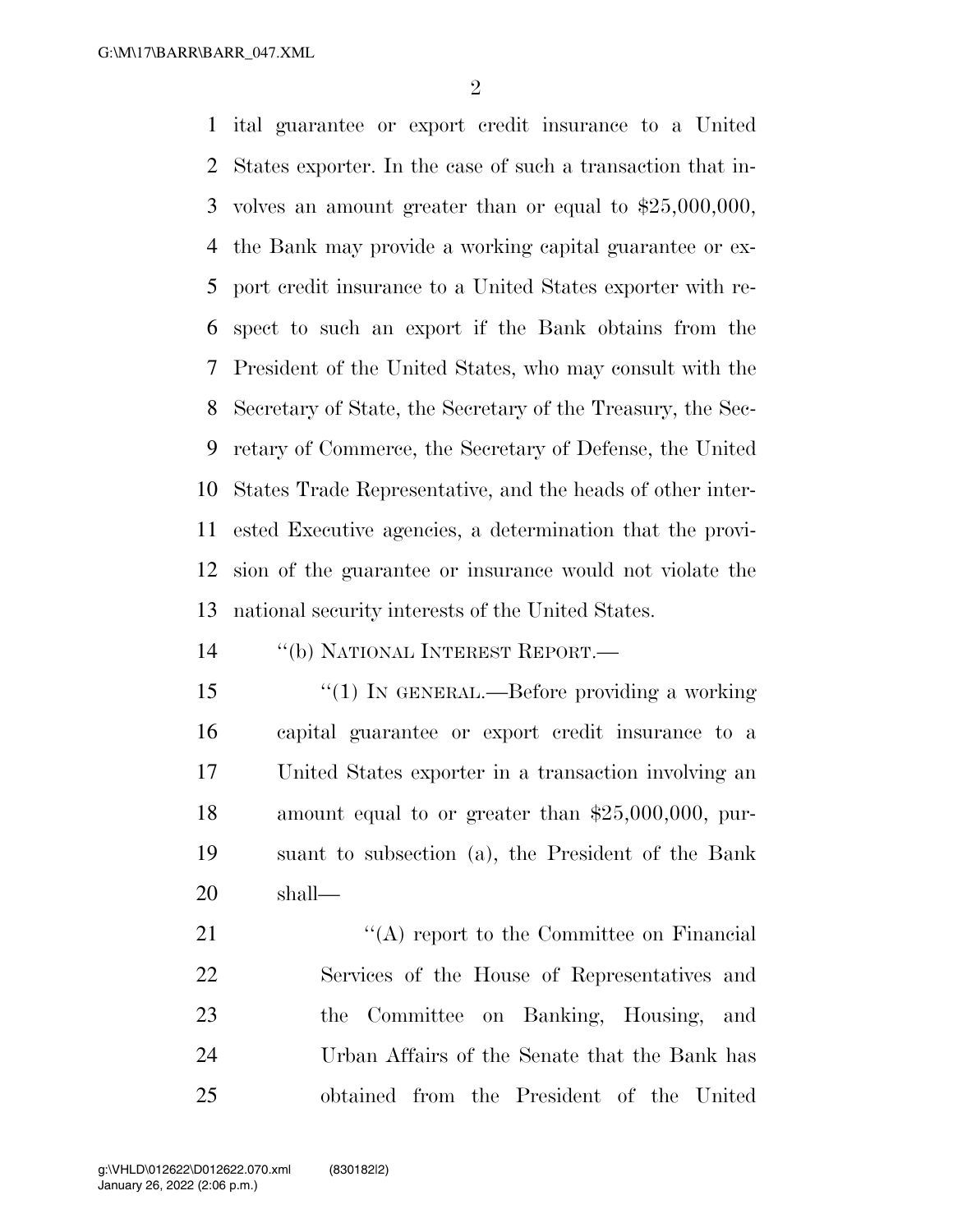| $\mathbf{1}$   | States and any other relevant department or                 |
|----------------|-------------------------------------------------------------|
| $\overline{2}$ | agency, as deemed appropriate by the President              |
| 3              | of the United States, a determination that the              |
| $\overline{4}$ | provision of the guarantee or insurance would               |
| 5              | not violate the national security interests of the          |
| 6              | United States;                                              |
| 7              | "(B) include a verification from the Bank                   |
| 8              | that the transaction does not violate any export            |
| 9              | law of the United States; and                               |
| 10             | $\lq\lq$ include a summary of the transaction               |
| 11             | and the consultation.                                       |
| 12             | "(2) FORM.—The report described in para-                    |
| 13             | graph (1) shall be submitted in unclassified form but       |
| 14             | may include a classified annex.                             |
| 15             | "(c) DEFINITION OF GOVERNMENT OF THE PEO-                   |
| 16             | PLE'S REPUBLIC OF CHINA.—In this section, the term          |
|                | 17 'government of the People's Republic of China' means any |
|                | 18 person that the Bank has reason to believe is-           |
| 19             | $\lq(1)$ the state and the government of the Peo-           |
| <b>20</b>      | ple's Republic of China, including any political sub-       |
| 21             | division, agency, or instrumentality thereof;               |
| <u>22</u>      | $"(2)$ any entity controlled, directly or indirectly,       |
| 23             | by any of the foregoing, including any partnership,         |
| 24             | association, or other entity in which any of the fore-      |
| 25             | going owns a 50 percent or greater interest or a con-       |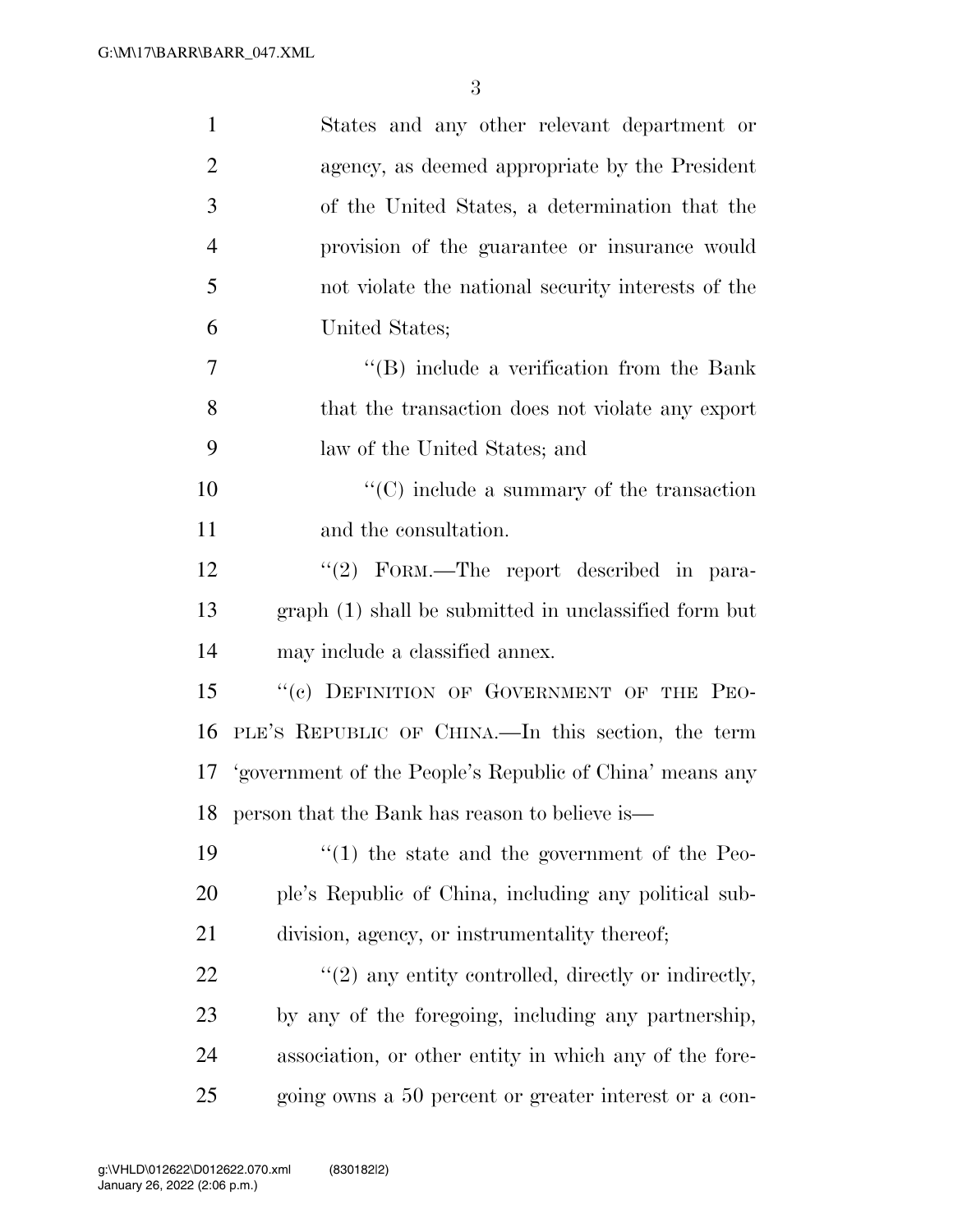| $\mathbf{1}$   | trolling interest, and any entity which is otherwise                       |
|----------------|----------------------------------------------------------------------------|
| $\overline{2}$ | controlled by any of the foregoing;                                        |
| 3              | $\cdot\cdot$ (3) any person that is or has been acting or                  |
| $\overline{4}$ | purporting to act, directly or indirectly, for or on be-                   |
| 5              | half of any of the foregoing; and                                          |
| 6              | $\cdot$ (4) any other person that the Secretary of the                     |
| 7              | Treasury has notified the Bank is included in any of                       |
| 8              | the foregoing.".                                                           |
| 9              | SEC. 61103. INCREASE IN RESERVE GOAL FOR THE PRO-                          |
| 10             | GRAM ON CHINA AND TRANSFORMATIONAL                                         |
| 11             | <b>EXPORTS.</b>                                                            |
| 12             | Section $2(1)(3)$ of the Export-Import Bank Act of                         |
| 13             | 1945 (12 U.S.C. $635(l)(3)$ ) is amended in each of sub-                   |
| 14             | paragraphs $(A)$ and $(B)$ by striking "20" and inserting                  |
| 15             | $"33"$ .                                                                   |
| 16             | SEC. 61104. SUSPENSION OF LOAN AUTHORITY UNDER THE                         |
| 17             | <b>PROGRAM</b><br><b>ON</b><br><b>CHINA</b><br><b>AND</b><br><b>TRANS-</b> |
| 18             | FORMATIONAL EXPORTS WHILE DEFAULT                                          |
| 19             | RATE IS EXCESSIVE.                                                         |
| 20             | (a) IN GENERAL.—Section $2(l)$ of the Export-Import                        |
| 21             | Bank Act of 1945 (12 U.S.C. 635(l)) is amended by add-                     |
| 22             | ing at the end the following:                                              |
| 23             | "(4) FREEZING OF LOANS UNDER THE PRO-                                      |
| 24             | GRAM ON CHINA AND TRANSFORMATIONAL EXPORTS                                 |
| 25             | IF DEFAULT RATE FOR LOANS UNDER THAT PRO-                                  |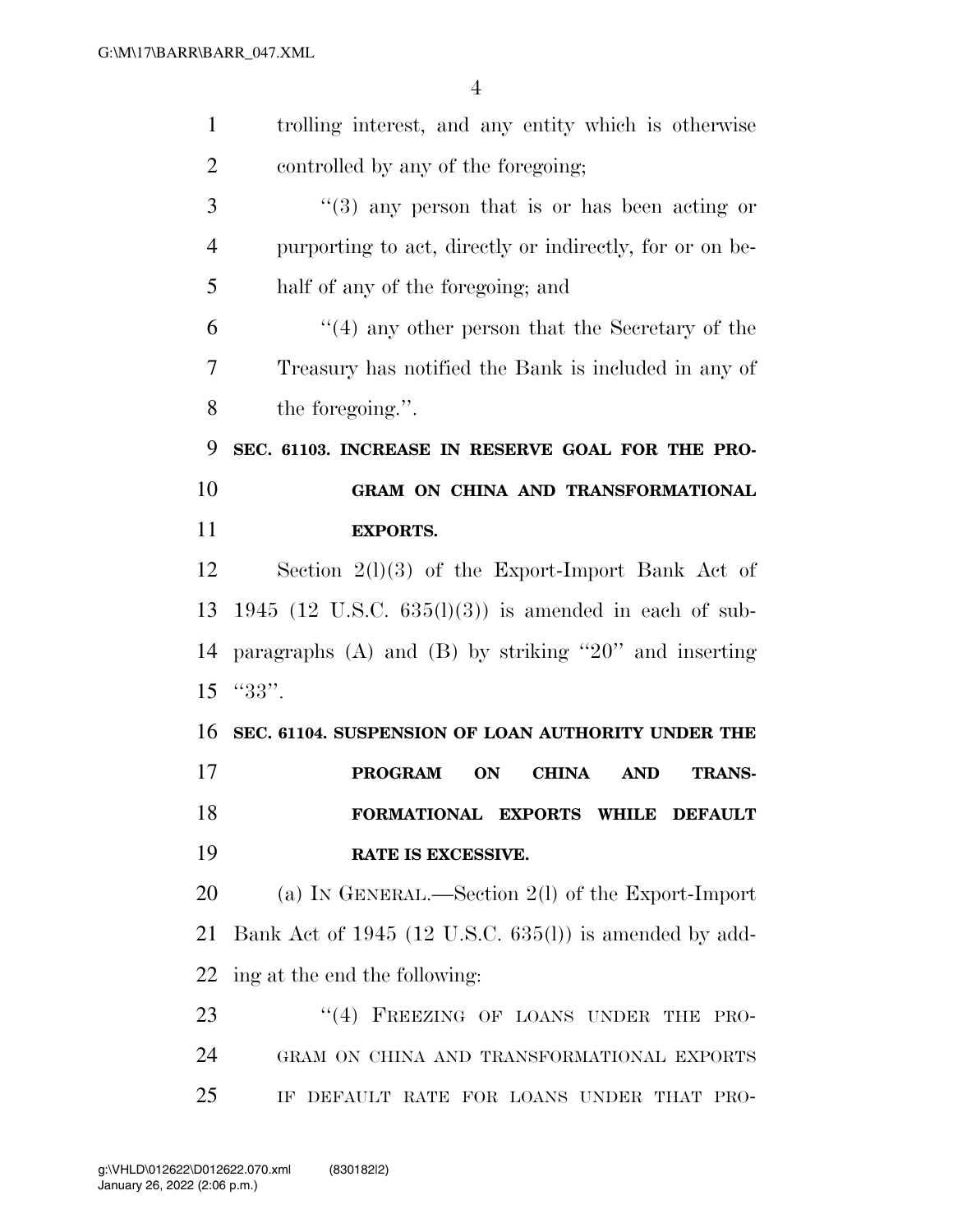GRAM IS 5 PERCENT OR MORE.—If the rate cal-2 culated under section  $8(g)(1)$  with respect to loans under section 2(l) is 5 percent or more for a quar- ter, the Bank may not exceed the amount of loans under such section that are outstanding on the last day of that quarter until the rate calculated under 7 section  $8(g)(1)$  with respect to loans under such sec-tion is less than 5 percent.''.

 (b) CONFORMING AMENDMENT.—Section 6(a)(3) of 10 such Act  $(12 \text{ U.S.C. } 635e(a)(3))$  is amended by adding at the end the following: ''If the rate calculated under sec-12 tion  $8(g)(1)$  with respect to loans under section 2(1) is 2 percent or more for a quarter, then loans under section 2(l) shall not be taken into account for the quarter for purposes of this paragraph.''.

 **SEC. 61105. ADVISORY COMMITTEE FOR PROGRAM ON CHINA AND TRANSFORMATIONAL EXPORTS.** 

 (a) IN GENERAL.—Section 2(b) of the Export-Import Bank Act of 1945 (12 U.S.C. 635(b)) is amended by in-serting after paragraph (12) the following:

 $\frac{1}{2}$  (14)(A) The Board of Directors of the Bank shall take prompt measures, consistent with the credit stand- ards otherwise required by law, to promote the expansion of the financial commitments of the Bank in accordance with the Program on China and Transformational Exports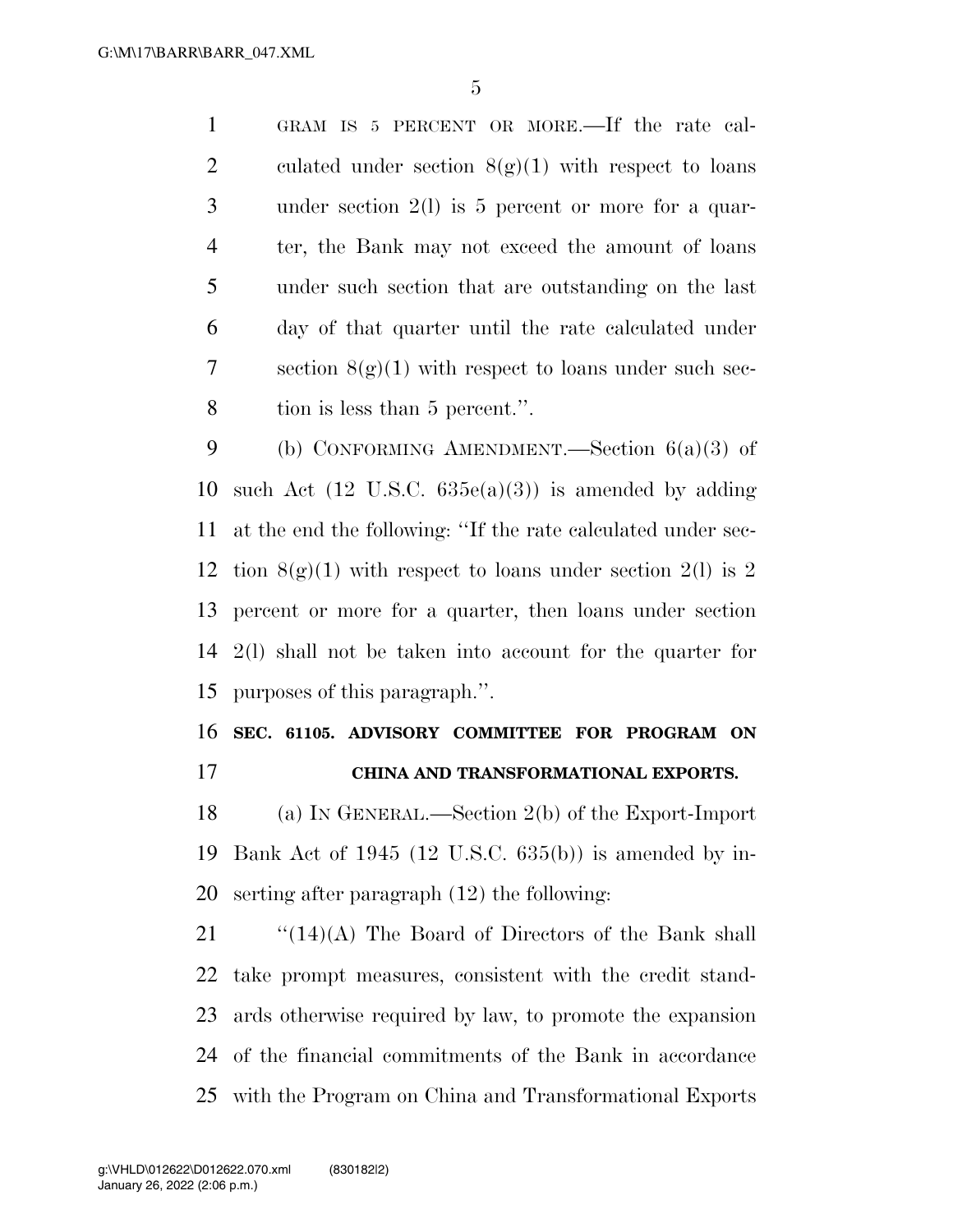under the loan, guarantee, and insurance programs of the Bank.

 ''(B)(i) The Board of Directors shall establish and use an advisory committee to advise the Board of Direc- tors on the development and implementation of policies and programs designed to support the expansion described in subparagraph (A).

 ''(ii) At least 1 member of the advisory committee shall be a member of the U.S.-China Economic and Secu-rity Review Commission.

11 "(iii) The advisory committee shall make rec- ommendations to the Board of Directors on how the Bank can facilitate greater support by United States commercial banks for trade in accordance with the Program on China and Transformational Exports.

 ''(iv) The advisory committee shall terminate on the date on which the authority of the Bank expires under section 7.''.

 (b) REPORTS TO THE CONGRESS.—Within 6 months after the date of the enactment of this Act, and annually thereafter, the Board of Directors of the Export-Import Bank of the United States shall submit to the Congress a report on the steps that the Board has taken to imple- ment section 2(b)(14)(B) of the Export-Import Bank Act of 1945 (as added by subsection (a) of this section) and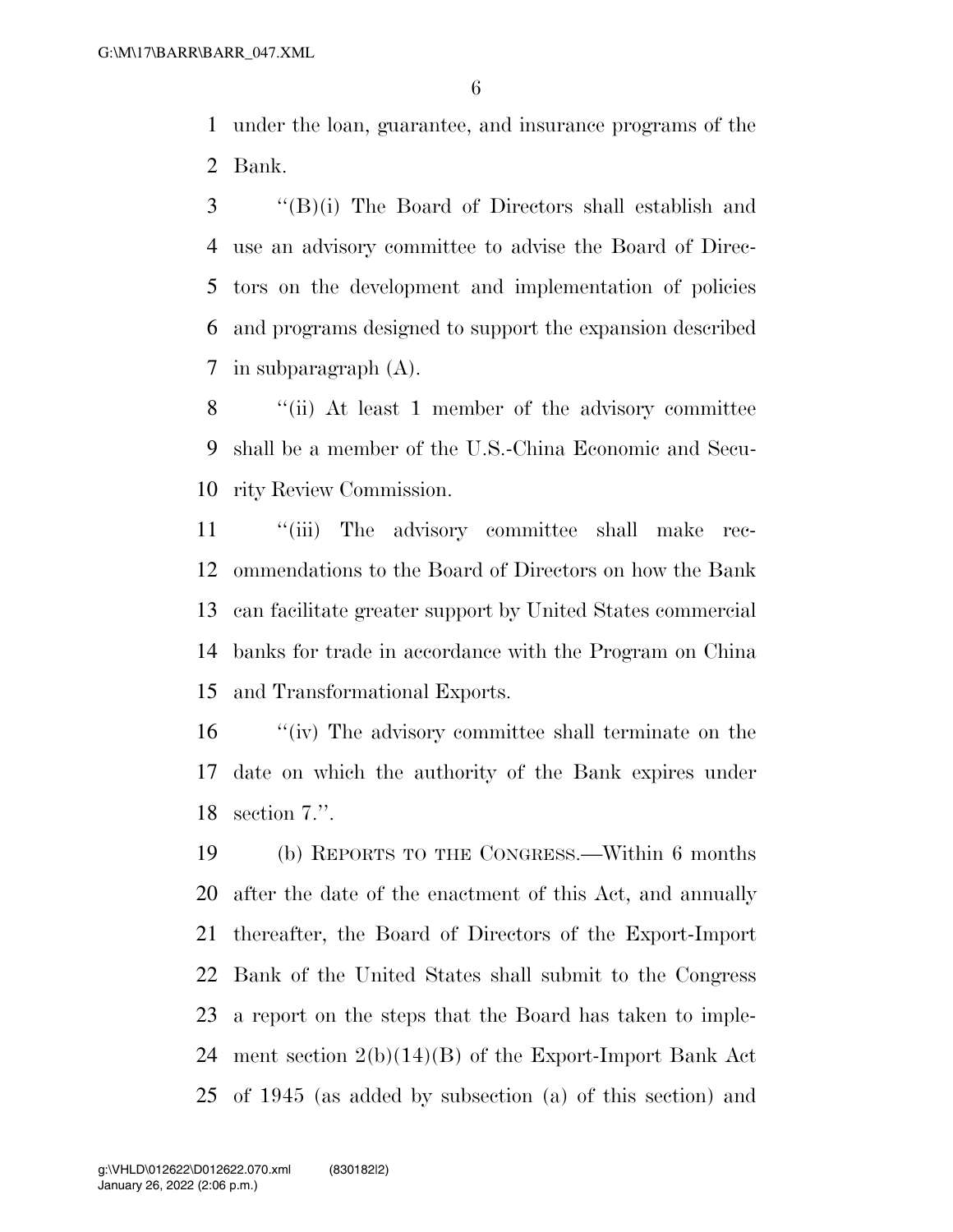any recommendations of the advisory committee estab-2 lished pursuant to such section  $2(b)(14)(B)$ .

 **SEC. 61106. WAIVER OF DOMESTIC CONTENT REQUIRE- MENTS FOR CERTAIN TRANSACTIONS SUB- JECT TO THE PROGRAM ON CHINA AND TRANSFORMATIONAL EXPORTS.** 

 Section 2(l) of the Export-Import Bank Act of 1945 8 (12 U.S.C.  $635(l)$ ), as amended by section  $61004(a)$  of this title, is amended by adding at the end the following: 10 "(5) WAIVER OF DOMESTIC CONTENT REQUIRE-MENTS.—

12 ""(A) IN GENERAL.—The Bank may waive some or all of the domestic content require- ments that would otherwise apply to a trans- action described in paragraph (1)(B), if the Bank determines that doing so would be in the national security interest of the United States, and shall establish a process for requesting such a waiver.

20 "(B) REPORTS TO THE CONGRESS.—Not less frequently than twice each year, the Bank shall submit to the Committee on Financial Services of the House of Representatives and the Committee on Banking, Housing, and Urban Affairs of the Senate a report specifying